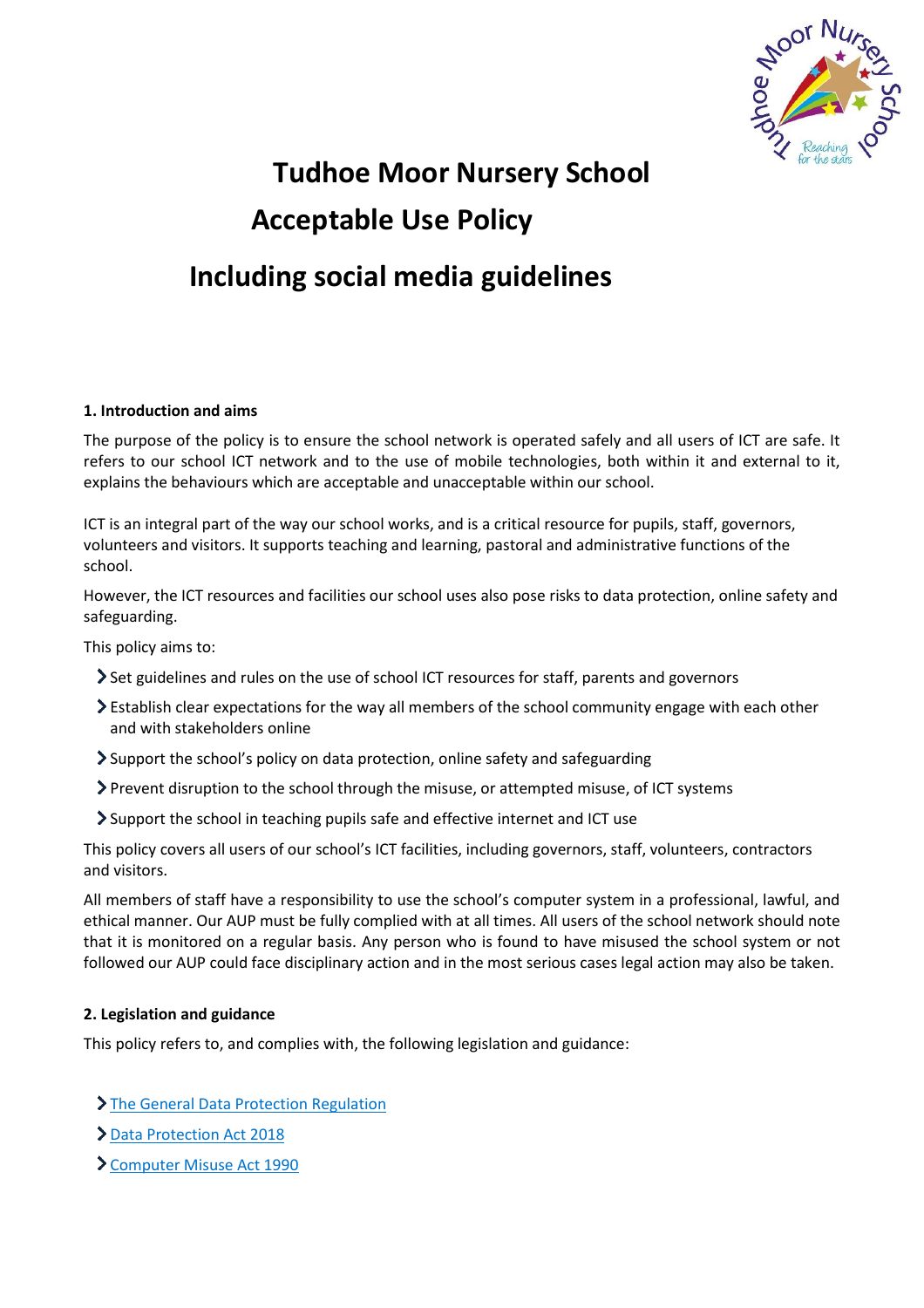- [Freedom of Information Act 2000](https://www.legislation.gov.uk/ukpga/2000/36/contents)
- > [The Education and Inspections Act 2006](https://www.legislation.gov.uk/ukpga/2006/40/part/7/chapter/1)
- [Keeping Children Safe in Education 2018](https://www.gov.uk/government/publications/keeping-children-safe-in-education--2)
- [Searching, screening and confiscation: advice for schools](https://www.gov.uk/government/publications/searching-screening-and-confiscation)
- [Human Rights Act 1998](https://www.legislation.gov.uk/ukpga/1998/42/contents)
- [The Telecommunications \(Lawful Business Practice\) \(Interception of Communications\) Regulations 2000](https://www.legislation.gov.uk/uksi/2000/2699/regulation/3/made)
- [Education Act 2011](http://www.legislation.gov.uk/ukpga/2011/21/section/2/enacted)

# **3. Definitions**

- **"ICT facilities":** includes all facilities, systems and services including but not limited to network infrastructure, desktop computers, laptops, tablets, phones, music players or hardware, software, websites, web applications or services, communication applications such as WhatsApp, Facebook messenger, SMS messaging and any device system or service which may become available in the future which is provided as part of the ICT service
- **"Users":** anyone authorised by the school to use the ICT facilities, including governors, staff, volunteers, contractors and visitors
- **"Personal use":** any use or activity not directly related to the users' employment, study or purpose
- **"Authorised personnel":** employees authorised by the school to perform systems administration and/or monitoring of the ICT facilities
- **"Materials":** files and data created using the ICT facilities including but not limited to documents, photos, audio, video, printed output, web pages, social networking sites, and blogs

# **4. Unacceptable use**

The following is considered unacceptable use of the school's ICT facilities and online platforms by any member of the school community. Any breach of this policy may result in disciplinary or behaviour proceedings (see section 4.2 below).

Unacceptable use of the school's ICT facilities includes:

- Using the school's ICT facilities to breach intellectual property rights or copyright
- Using the school's ICT facilities to bully or harass someone else, or to promote unlawful discrimination
- If  $\sum$  Breaching the school's policies or procedures
- Any illegal conduct, or statements which are deemed to be advocating illegal activity
- Accessing, creating, storing, linking to or sending material that is pornographic, offensive, obscene or otherwise inappropriate
- Activity which defames or disparages the school, or risks bringing the school into disrepute
- Sharing confidential information about the school, its pupils, or other members of the school community
- Connecting any device to the school's ICT network without approval from authorised personnel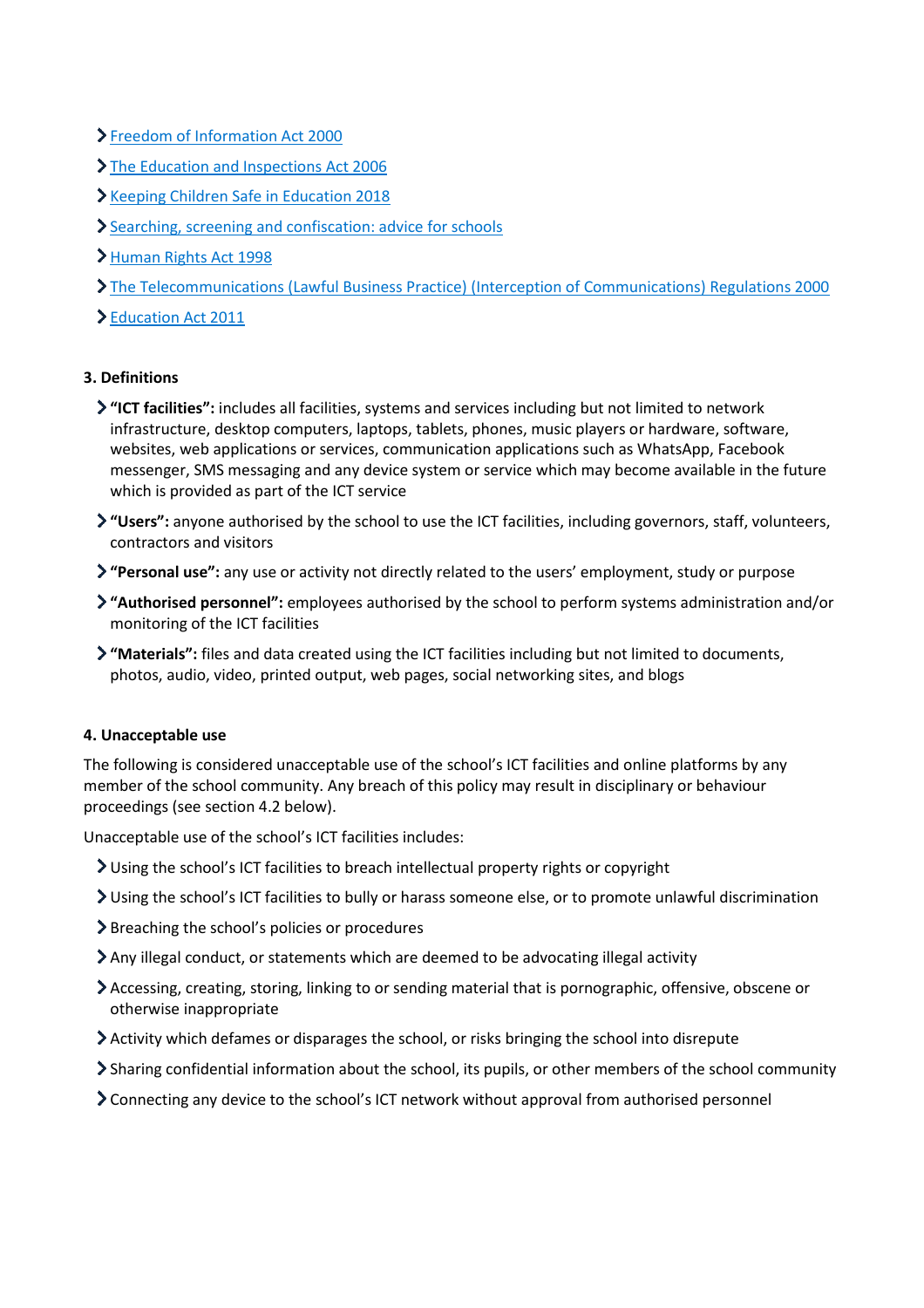- Setting up any software, applications or web services on the school's network without approval by authorised personnel, or creating or using any program, tool or item of software designed to interfere with the functioning of the ICT facilities, accounts or data
- Gaining, or attempting to gain, access to restricted areas of the network, or to any password-protected information, without approval from authorised personnel
- Allowing, encouraging, or enabling others to gain (or attempt to gain) unauthorised access to the school's ICT facilities
- Causing intentional damage to ICT facilities
- Removing, deleting or disposing of ICT equipment, systems, programs or information without permission by authorised personnel
- Causing a data breach by accessing, modifying, or sharing data (including personal data) to which a user is not supposed to have access, or without authorisation
- Using inappropriate or offensive language
- Promoting a private business, unless that business is directly related to the school
- Using websites or mechanisms to bypass the school's filtering mechanisms

This is not an exhaustive list. The school reserves the right to amend this list at any time. The headteacher or other delegated member of SLT will use professional judgement to determine whether any act or behaviour not on the list above is considered unacceptable use of the school's ICT facilities.

# **4.1 Exceptions from unacceptable use**

Where the use of school ICT facilities is required for a purpose that would otherwise be considered an unacceptable use, exemptions to the policy may be granted at the headteacher's discretion.

In such circumstances, permission must be sought from the head teacher.

# **4.2 Sanctions**

Staff who engage in any of the unacceptable activity listed above may face disciplinary action in line with the school's policies including the Disciplinary Policy and Staff Code of Conduct (Staff).

In the case of adults who are not staff members other sanctions are available such as revoking permission to use the school's systems.

Members of staff will have been provided access to the above policies as part of your induction. If you require access to a copy these are available from the headteacher or school office.

# **5. Staff (including governors, volunteers, supply teachers and contractors)**

# **5.1 Access to school ICT facilities and materials**

The school's headteacher manages access to the school's ICT facilities and materials for school staff. That includes, but is not limited to:

- Computers, tablets and other devices
- Access permissions for certain programmes or files

Staff will be provided with unique log-in/account information and passwords that they must use when accessing the school's ICT facilities.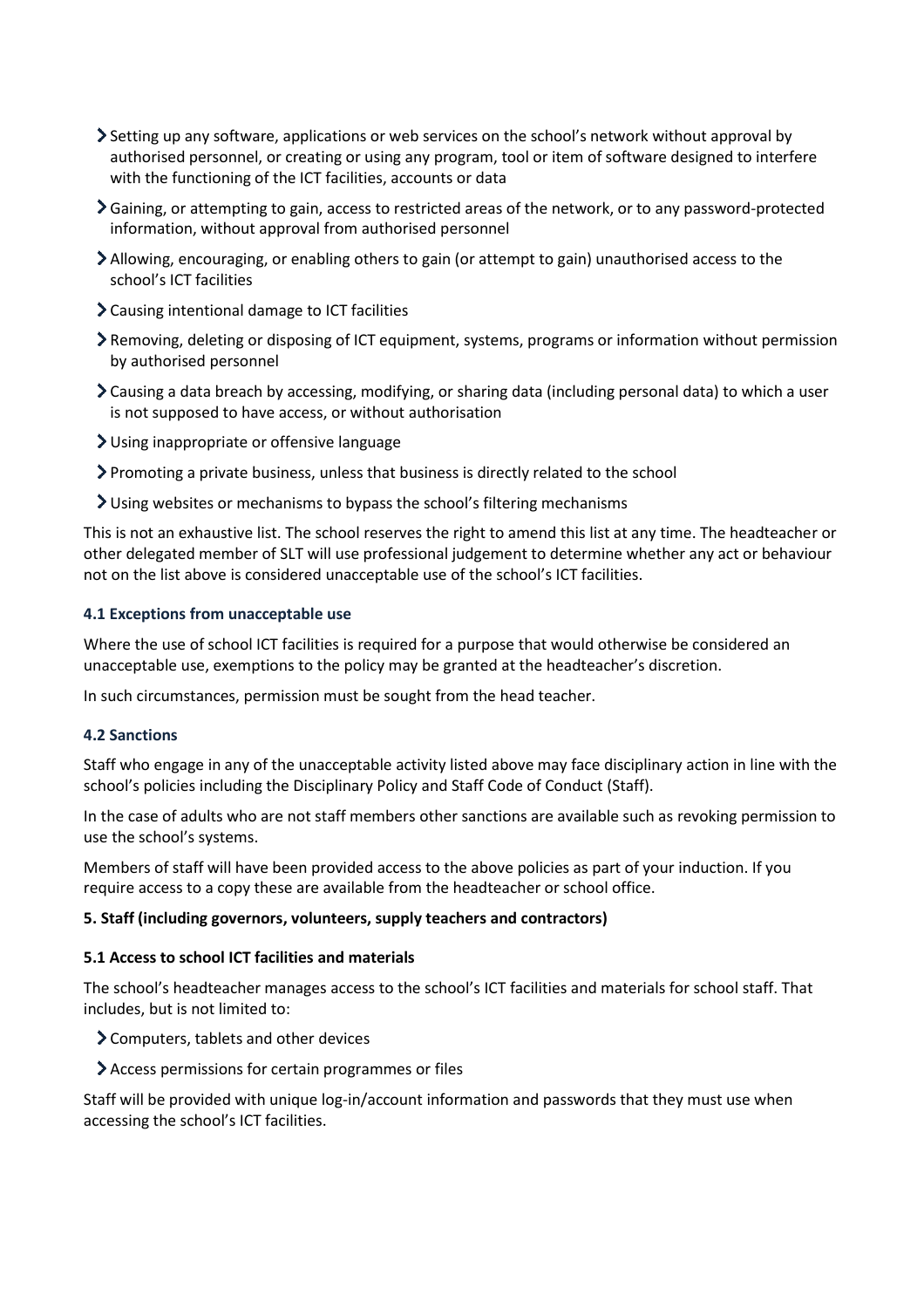Staff who have access to files they are not authorised to view or edit, or who need their access permissions updated or changed, should contact the headteacher or ICT Technician.

# **5.1.1 Use of phones and email**

The school provides each member of staff with an email address.

This email account should be used for work purposes only.

All work-related business should be conducted using the email address the school has provided.

Staff must not share their personal email addresses with parents and pupils, and must not send any workrelated materials using their personal email account.

E-mail attachments should only be opened if the source is known and trusted. There have been an increasing number of spam emails received by staff in schools which contain links that can be damaging to ICT systems and also lead to serious network and equipment hacking.

If you are required to send an email to more than one recipient, ensure that the email addresses are entered in to the 'bcc' box to ensure that you are not sharing personal email addresses with others.

E-mail should be written carefully and politely and should never contain anything which is likely to cause annoyance, inconvenience or needless anxiety. Incorrect or improper statements can give rise to claims for discrimination, harassment, defamation, breach of confidentiality or breach of contract.

Email messages are required to be disclosed in legal proceedings or in response to requests from individuals under the Data Protection Act 2018 in the same way as paper documents. Deletion from a user's inbox does not mean that an email cannot be recovered for the purposes of disclosure. All email messages should be treated as potentially retrievable and public.

Staff must take extra care when sending sensitive or confidential information by email. Any attachments containing sensitive or confidential information should be encrypted so that the information is only accessible by the intended recipient. A double checking system should also be implemented whereby one member of staff asks another to check content of their message before sending

If staff receive an email in error, the sender should be informed and the email deleted. If the email contains sensitive or confidential information, the user must not make use of that information or disclose that information.

If staff send an email in error which contains the personal information of another person, they must inform the headteacher or data protection officer immediately and follow our data breach procedure.

Staff must not give their personal phone numbers to parents or pupils. Staff must use phones provided by the school to conduct all work-related business.

School phones must not be used for personal matters.

Staff who are provided with mobile phones as equipment for their role must abide by the same rules for ICT acceptable use as set out in section 4.

If for any reason a member of staff feels there is a need to attempt to record a telephone conversation this should be discussed first with the headteacher.

# **5.1.2 Use of printers**

If printing or scanning documents, ensure that any document containing personal or sensitive information is only printed at a time when you are able to collect it immediately, so as not to leave sensitive information lying on printers/photocopiers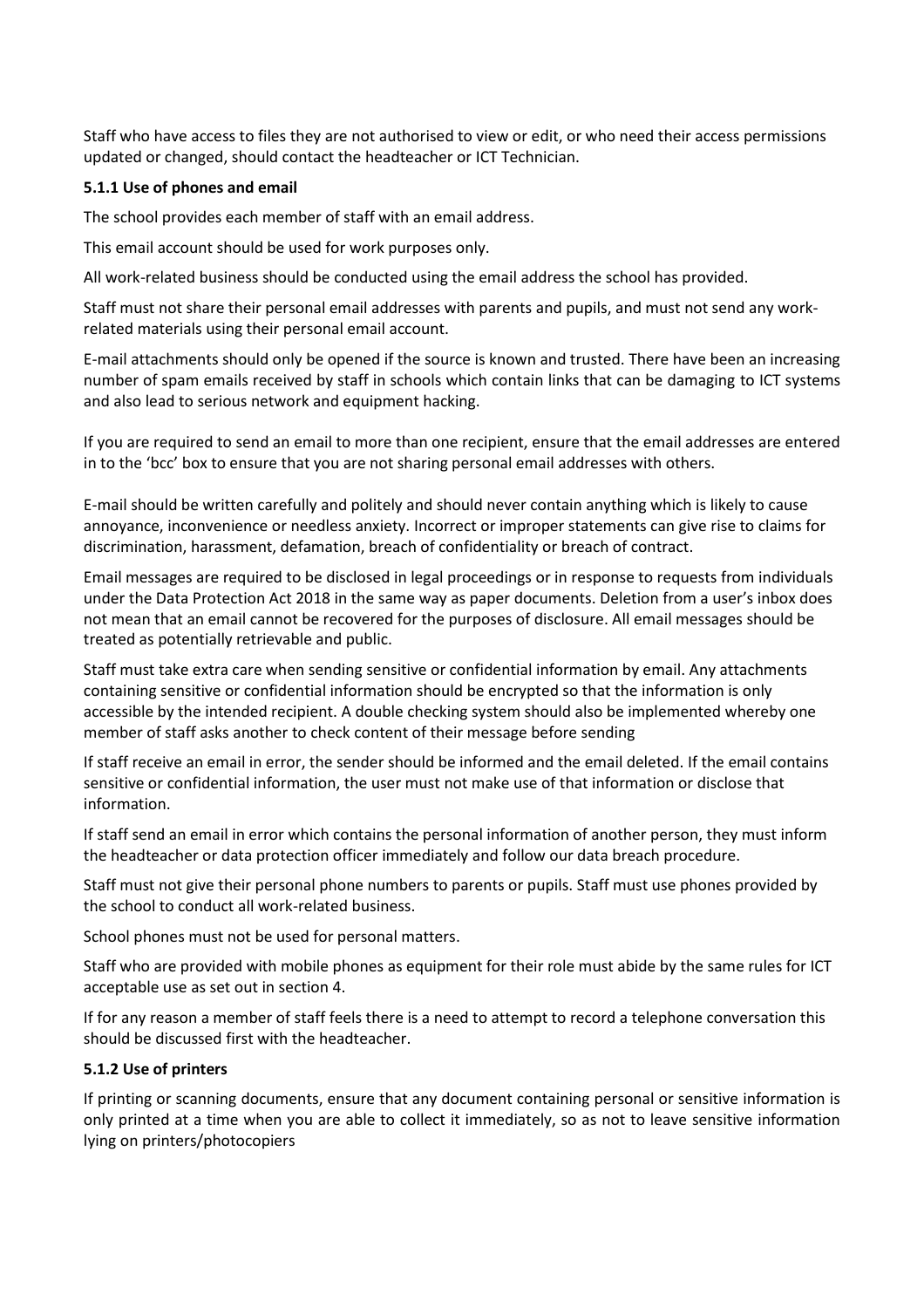# **5.2 Personal use**

Staff are permitted to occasionally use school ICT facilities and mobile phones for personal use subject to certain conditions set out below. Personal use of ICT facilities must not be overused or abused. The headteacher may withdraw permission for it at any time or restrict access at their discretion.

ICT facilities personal use is permitted provided that such use:

- Does not take place during worktime
- Does not constitute 'unacceptable use', as defined in section 4
- Takes place when no pupils are present
- Does not interfere with their jobs, or prevent other staff or pupils from using the facilities for work or educational purposes

Staff may not use the school's ICT facilities to store personal non-work-related information or materials (such as music, videos, or photos).

Staff should be aware that use of the school's ICT facilities for personal use may put personal communications within the scope of the school's ICT monitoring activities (see section 5.5). Where breaches of this policy are found, disciplinary action may be taken.

Staff should be aware that personal use of ICT (even when not using school ICT facilities) can impact on their employment by, for instance putting personal details in the public domain, where pupils and parents could see them.

Personal mobile phones should not be used in areas of school where pupils have access

During teaching time, mobile phones should be turned off or put on silent mode and stored in an area away from sight of the children.

Staff are allowed to access their personal phones on breaks, lunch times and after school in designated areas e.g. staff room (safe, suitable places where the children are not present).

It is forbidden to take photographs/videos of the children on personal mobile phones.

Staff should take care to follow the school's guidelines on social media (see appendix 1) and use of email (see section 5.1.1) to protect themselves online and avoid compromising their professional integrity.

# **5.2.1 Personal social media accounts**

Members of staff should ensure that their use of social media, either for work or personal purposes, is appropriate at all times. Remember that damage to professional reputations can inadvertently be caused by quite innocent postings or images.

The school has guidelines for staff on appropriate security settings for Facebook accounts (see appendix 1).

# **5.2.2 Communication platforms**

Members of staff should consider how they communicate with each other both inside and outside of school when discussing any work matters. This includes during personal time on messaging platforms such as Whatsapp and Messenger. Remember that what you may deem as 'personal' messages could unintentionally become public and therefore if school matters are being discussed you should consider carefully your use of language and subject matter.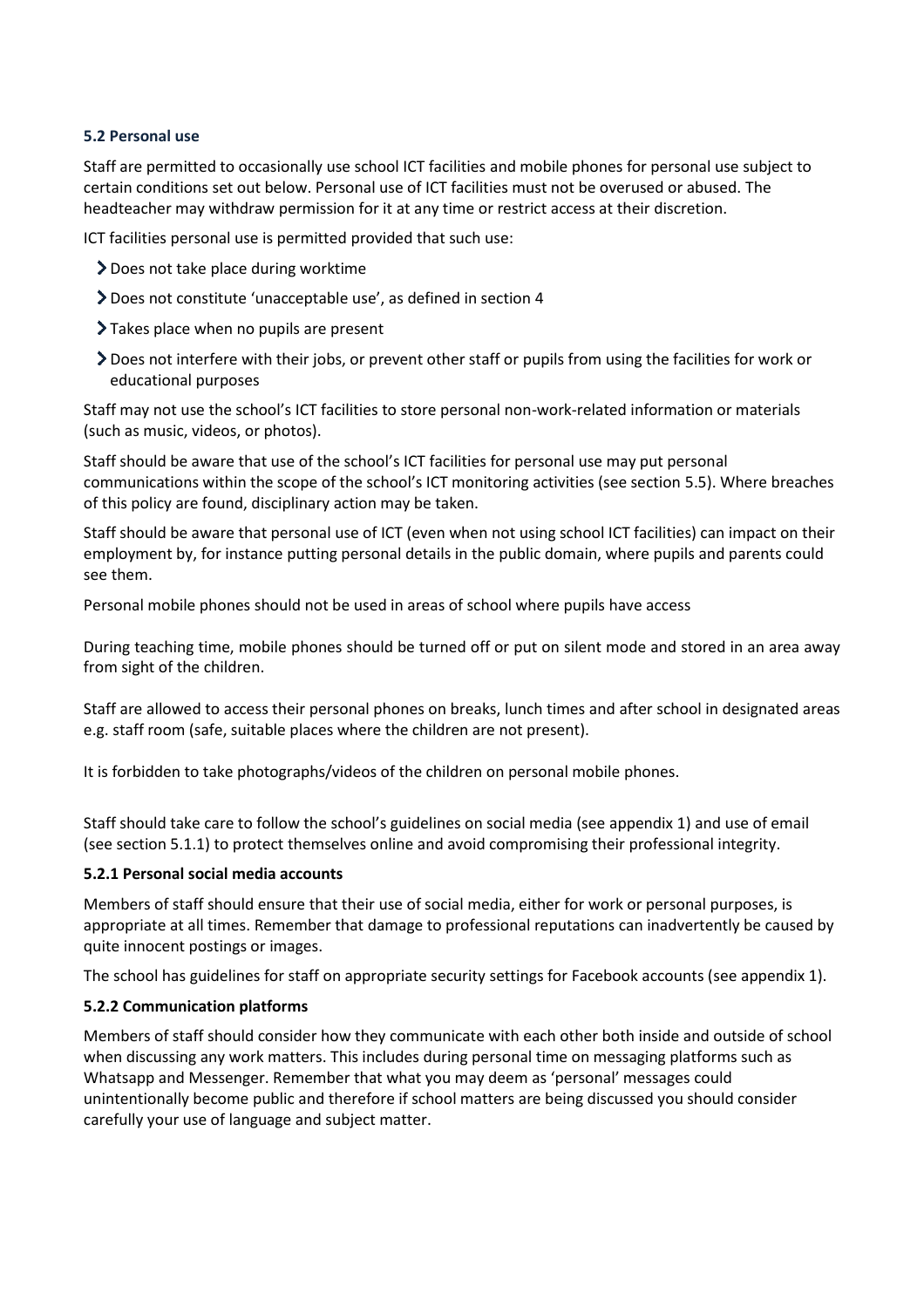School will always encourage staff that any messages relating to school, even in 'personal' forums should be written carefully and politely and should never contain anything which is likely to cause annoyance, inconvenience or needless anxiety. Incorrect or improper statements can give rise to claims for discrimination, harassment, defamation, breach of confidentiality or breach of contract.

# **5.3 Remote access**

We allow staff to access the school's ICT facilities and materials remotely through Office 365 and Durham Learning Cloud.

Staff accessing the school's ICT facilities and materials remotely must abide by the same rules as those accessing the facilities and materials on-site. Staff must be particularly vigilant if they use the school's ICT facilities outside the school and take such precautions as the school may require from time to time against importing viruses or compromising system security.

Our ICT facilities contain information which is confidential and/or subject to data protection legislation. Such information must be treated with extreme care and in accordance with our data protection policy.

No school related information should be stored on any personal equipment. You must not download or save any information onto personal equipment such as mobile phones or laptops/PCs.

If you have a need to work offsite and require electronic or paper based information to be taken from school to work on you must

- First seek permission from the head teacher for the removal of the information eg pupil file, laptop, encrypted school memory stick
- Ensure the secure transit of the information
- Ensure that no information is downloaded or stored on personal equipment
- Be aware of other people within the immediate area when viewing personal or sensitive information in areas outside of school and limiting such activity away from public places

# **5.4 School social media accounts**

The school has an official Facebook page. Staff members who have not been authorised to manage, or post to, the account, must not access, or attempt to access the account.

The school has guidelines for what can and cannot be posted on its social media accounts. Those who are authorised to manage the account must ensure they abide by these guidelines at all times.

# **5.5 Images of pupils**

All pupils need parental permission to have photographs or videos published electronically or in a public area even if they are unidentifiable. If in doubt as to whether a pupil has permission you must check with the school office before publishing/displaying.

No photos or videos which include nudity or inappropriate actions are permitted to be taken or downloaded under any circumstance.

Images of students must be stored in the designated area of the ICT network/Cloud. It is not permitted to remove images off site (on camera, phone or storage device).

Images should be deleted from electronic devices once after uploading to the above storage area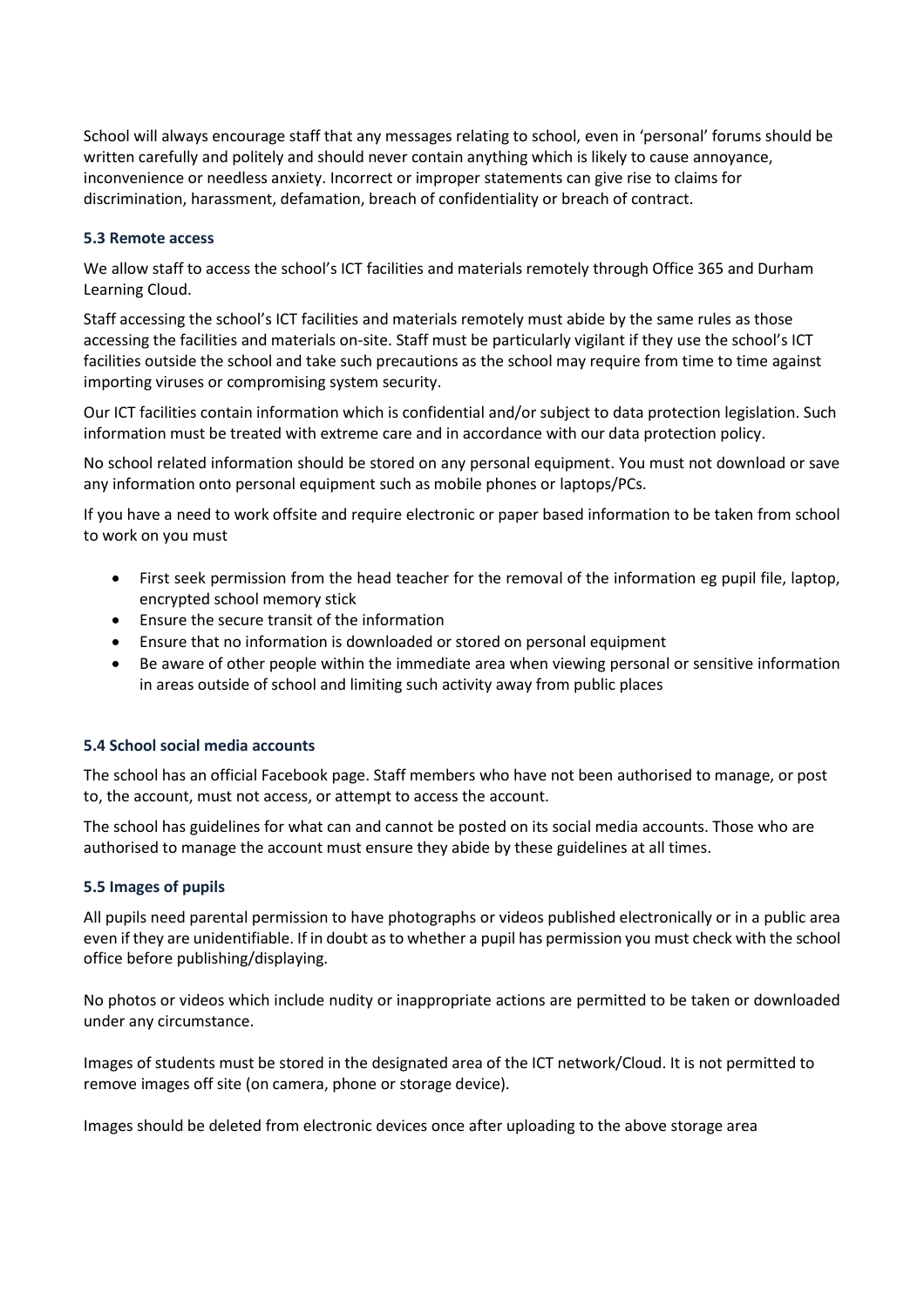# **5.6 Monitoring of school network and use of ICT facilities**

The school reserves the right to monitor the use of its ICT facilities and network. This includes, but is not limited to, monitoring of:

- > Internet sites visited
- >Bandwidth usage
- > Email accounts
- >Telephone calls
- User activity/access logs
- Any other electronic communications

Only authorised staff may inspect, monitor, intercept, assess, record and disclose the above, to the extent permitted by law.

The school monitors ICT use in order to:

- Obtain information related to school business
- Investigate compliance with school policies, procedures and standards
- Ensure effective school and ICT operation
- Conduct training or quality control exercises
- > Prevent or detect crime
- Comply with a subject access request, Freedom of Information Act request, or any other legal obligation

# **6. Parents**

# **6.1 Access to ICT facilities and materials**

Parents do not have access to the school's ICT facilities as a matter of course.

However, parents working for, or with, the school in an official capacity (for instance, as a volunteer or as a member of the PTA) may be granted an appropriate level of access, or be permitted to use the school's facilities at the headteacher's discretion.

Where parents are granted access in this way, they must abide by this policy as it applies to staff.

# **6.2 Communicating with or about the school online**

We believe it is important to model for pupils, and help them learn, how to communicate respectfully with, and about, others online.

Parents play a vital role in helping model this behaviour for their children, especially when communicating with the school through our website and social media channels.

We ask parents to sign the agreement in appendix 2.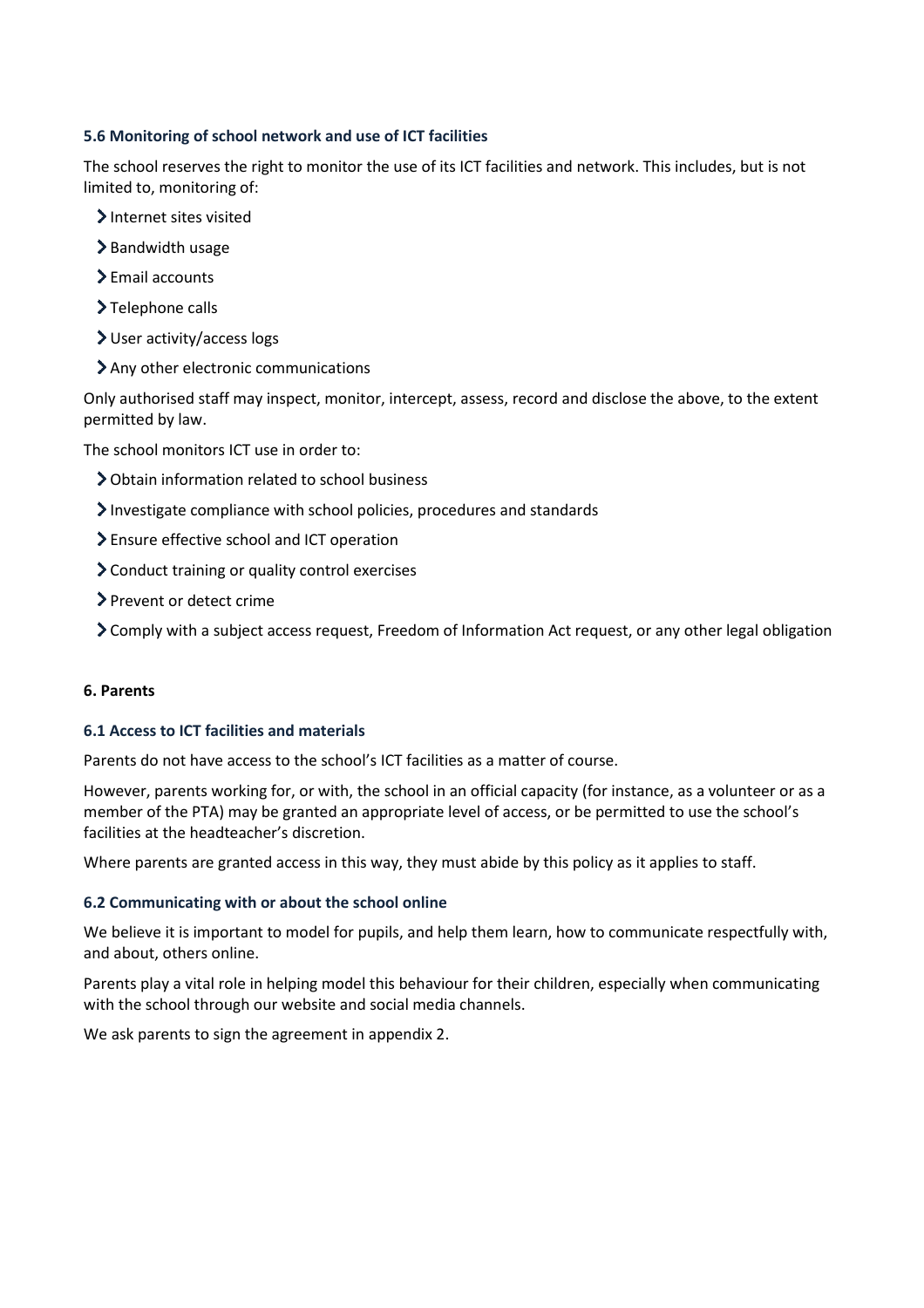# **7. Data security**

The school takes steps to protect the security of its computing resources, data and user accounts. However, the school cannot guarantee security. Staff, pupils, parents and others who use the school's ICT facilities should use safe computing practices at all times.

# **7.1 Passwords**

Each adult working within the school must log on to the computers using the username and password given to them (class account or individual account) and these must be changed to an individual specific password where stated. Passwords need to be kept a secret, not written down and stored in or around the computer. If for any reason an adult needs to leave their computer, they have to lock the computer to prevent others from using their account by pressing 'Ctrl, Alt and Delete'.

Any supply teachers or visitors to the school must see our head teacher to obtain a guest account and password. Their password will need to be kept private and not shared.

You should ensure you use dual factor authentication when possible if dealing with sensitive information- for example CPOMS.

Users are responsible for the security of their passwords and accounts, and for setting permissions for accounts and files they control.

Members of staff who disclose account or password information may face disciplinary action. Parents or volunteers who disclose account or password information may have their access rights revoked.

# **7.2 Software updates, firewalls, and anti-virus software**

All of the school's ICT devices that support software updates, security updates, and anti-virus products will be configured to perform such updates regularly or automatically.

Users must not circumvent or make any attempt to circumvent the administrative, physical and technical safeguards we implement and maintain to protect personal data and the school's ICT facilities.

Any personal devices using the school's network must all be configured in this way.

# **7.3 Data protection**

All personal data must be processed and stored in line with data protection regulations and the school's data protection policy. Data protection policy requires that any staff or student / pupil data to which members of staff have access, will be kept private and confidential, except when it is deemed necessary that by a requirement of law or by school policy to disclose such information to an appropriate authority.

# **7.4 Access to facilities and materials**

All users of the school's ICT facilities will have clearly defined access rights to school systems, files and devices.

These access rights are managed by the headteacher.

Users should not access, or attempt to access, systems, files or devices to which they have not been granted access. If access is provided in error, or if something a user should not have access to is shared with them, they should alert the headteacher immediately.

Users should always log out of systems and lock their equipment when they are not in use or when they leave the room, to avoid any unauthorised access. Equipment and systems should always be logged out of and closed down completely at the end of each working day.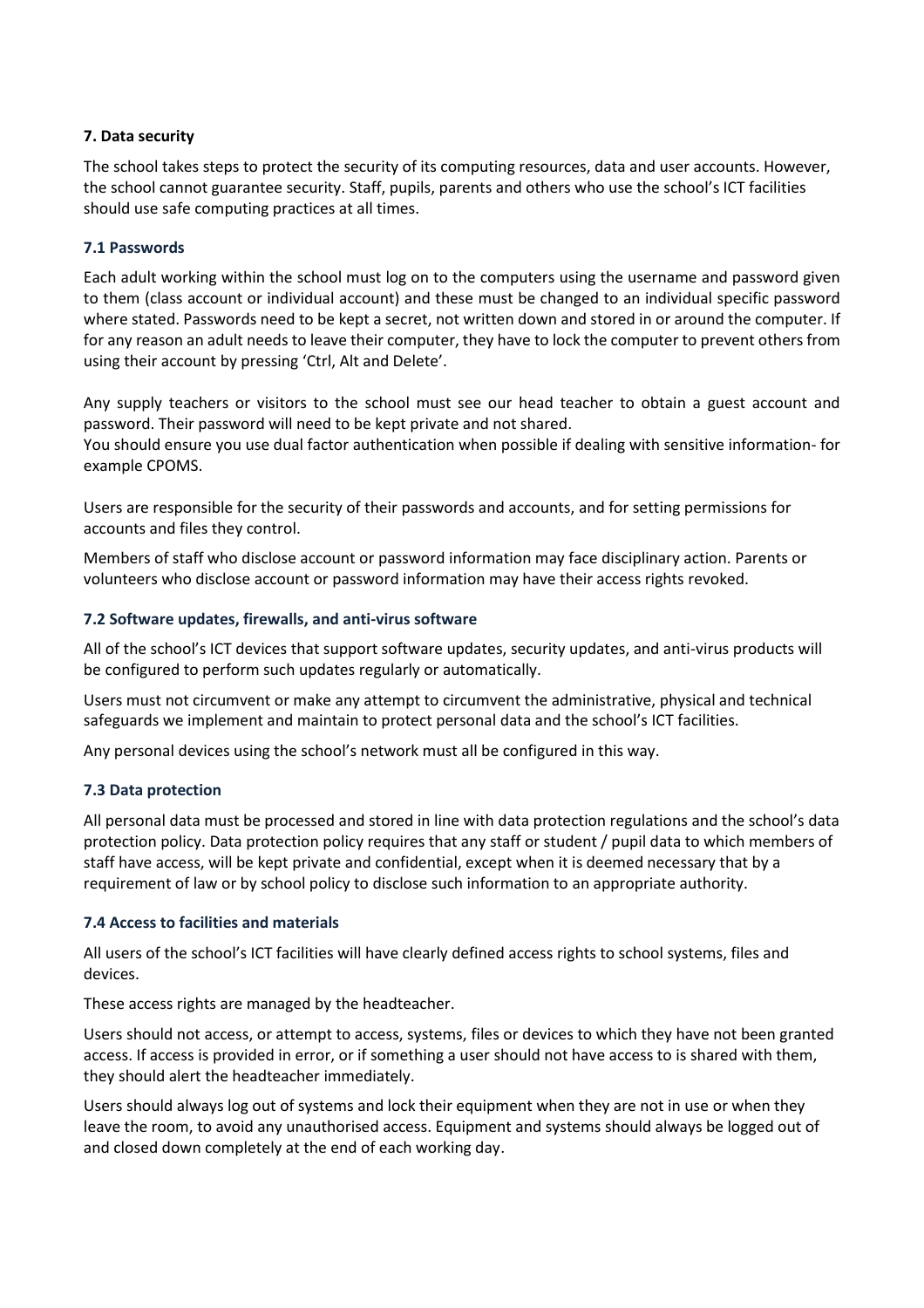# **7.5 Encryption**

The school ensures that its devices and systems have an appropriate level of encryption. Therefore, personal equipment such as USB sticks or other personal devices are not permitted.

# **8. Internet access**

The school wireless internet connection is secured and content filtering is in operation. If you should happen to access an inappropriate site that the filter has not identified, or 'safe' sites that are filtered in error, please inform the headteacher or ICT Technician.

# **8.1 Parents and visitors**

Parents and visitors to the school will not be permitted to use the school's wifi unless specific authorisation is granted by the headteacher.

The headteacher will only grant authorisation if:

- Parents are working with the school in an official capacity (e.g. as a volunteer or as a member of the PTA)
- Visitors need to access the school's wifi in order to fulfil the purpose of their visit (for instance, to access materials stored on personal devices as part of a presentation or lesson plan)

Staff must not give the wifi password to anyone who is not authorised to have it. Doing so could result in disciplinary action.

# **9. Monitoring and review**

The headteacher and data protection officer monitor the implementation of this policy, including ensuring that it is updated to reflect the needs and circumstances of the school.

This policy will be reviewed every year.

The governing body is responsible for approving this policy.

# **10. Related policies**

This policy should be read alongside the school's policies on:

- Online safety
- Safeguarding and child protection
- **•** Behaviour Policy
- Disciplinary Policy
- Data protection Policy
- Use of Photographic Images Policy
- Staff Code of Conduct

| Date of review:      | November 2021 |
|----------------------|---------------|
| Date of next review: | November 2022 |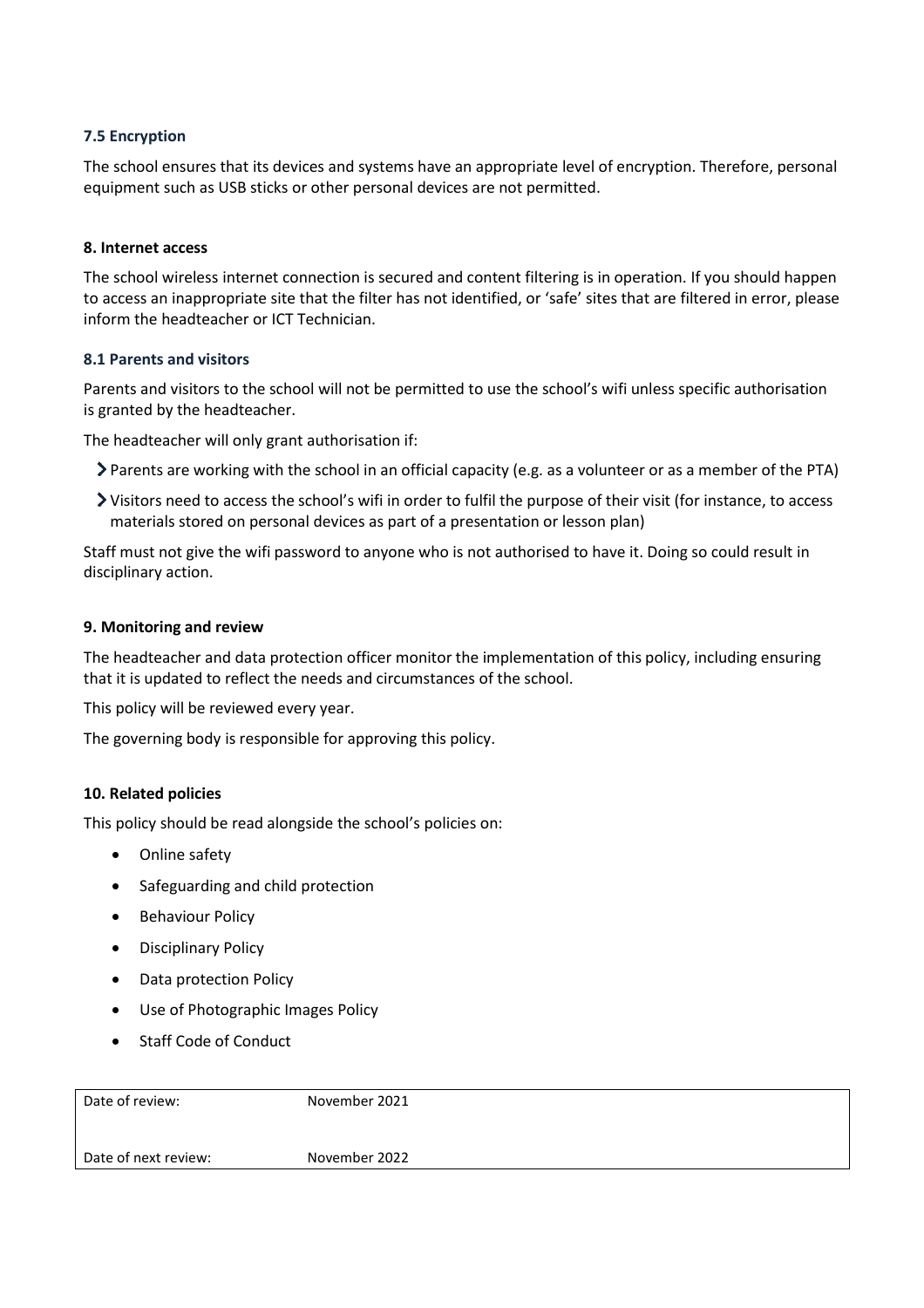# **Don't accept friend requests from pupils on social media**

# **12 rules for school staff on Facebook**

- 1. Consider changing your display name use your first and middle name, use a maiden name, or put your surname backwards instead
- 2. Change your profile picture to something unidentifiable, or if not, ensure that the image is professional
- 3. Check your privacy settings regularly
- 4. Be careful about tagging other staff members in images or posts
- 5. Don't share anything publicly that you wouldn't be just as happy showing your pupils
- 6. Don't use personal social media sites during school hours
- 7. Don't make comments about your job, your colleagues, our school or your pupils online once it's out there, it's out there
- 8. Don't associate yourself with the school on your profile (e.g. by setting it as your workplace, or by 'checking in' at a school event)
- 9. Don't link your work email address to your social media accounts. Anyone who has this address (or your personal email address/mobile number) is able to find you using this information
- 10. Consider uninstalling the Facebook app from your phone. The app recognises wifi connections and makes friend suggestions based on who else uses the same wifi connection (such as parents or pupils)
- 11. Consider very carefully any friend requests from parents/carers
- 12. Never use facebook to respond to parents/carers regarding queries or questions around school business

#### **Check your privacy settings**

- Change the visibility of your posts and photos to **'Friends only'**, rather than 'Friends of friends'. Otherwise, pupils and their families may still be able to read your posts, see things you've shared and look at your pictures if they're friends with anybody on your contacts list
- Don't forget to check your **old posts and photos** go to [bit.ly/2MdQXMN](https://www.facebook.com/help/iphone-app/236898969688346?helpref=uf_permalink) to find out how to limit the visibility of previous posts
- The public may still be able to see posts you've **'liked'**, even if your profile settings are private, because this depends on the privacy settings of the original poster
- **Google your name** to see what information about you is visible to the public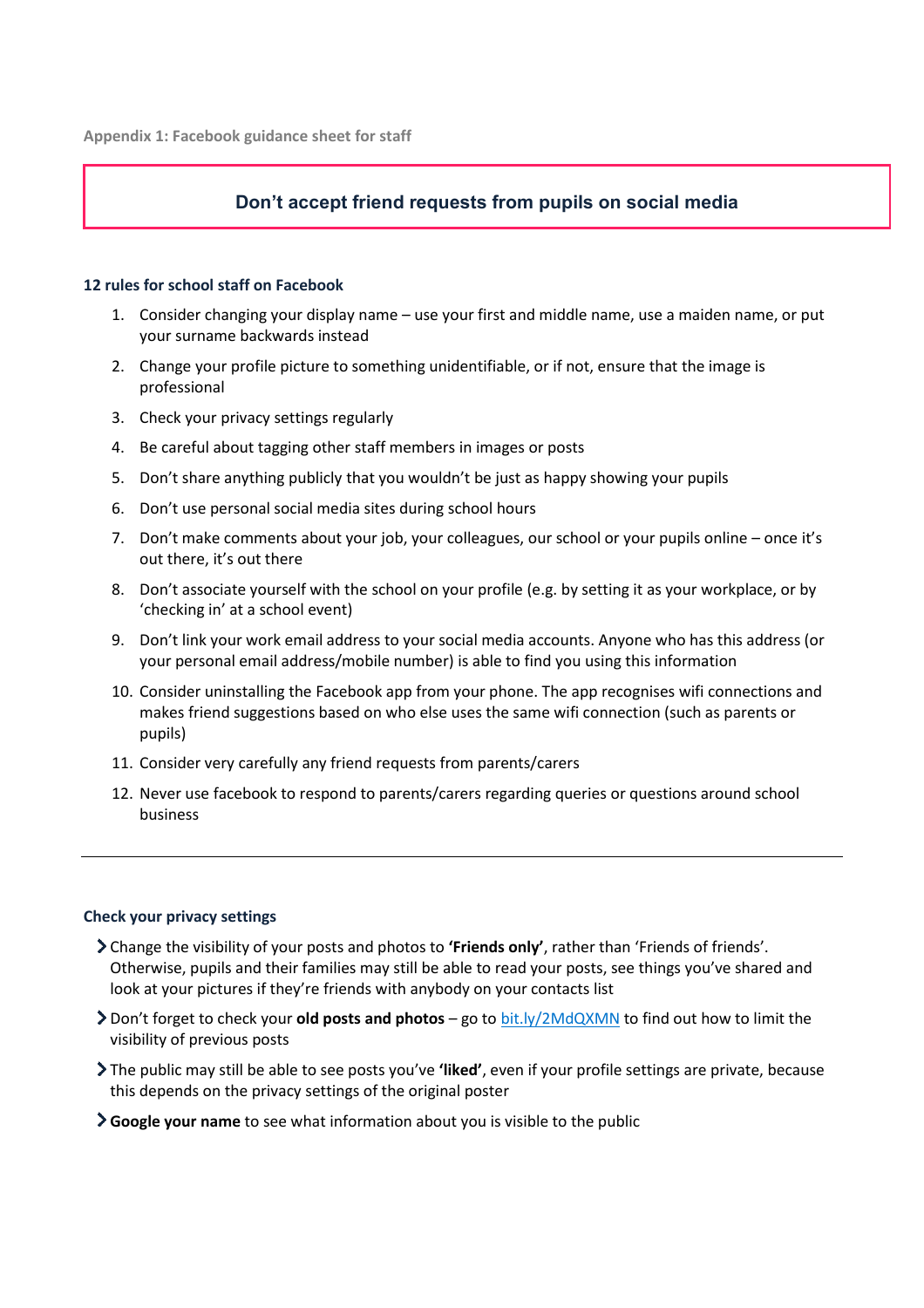- Prevent search engines from indexing your profile so that people can't **search for you by name** go to [bit.ly/2zMdVht t](https://www.facebook.com/help/124518907626945?helpref=faq_content)o find out how to do this
- Remember that **some information is always public**; your display name, profile picture, cover photo, user ID (in the URL for your profile), country, age range and gender

# **What do to if…**

# **A pupil adds you on social media**

- In the first instance, ignore and delete the request. Block the pupil from viewing your profile
- Check your privacy settings again, and consider changing your display name or profile picture
- If the pupil asks you about the friend request in person, tell them that you're not allowed to accept friend requests from pupils and that if they persist, you'll have to notify senior leadership and/or their parents. If the pupil persists, take a screenshot of their request and any accompanying messages
- Notify the senior leadership team or the headteacher about what's happening

#### **A parent adds you on social media**

It is at your discretion whether to respond. Bear in mind that:

- Responding to one parent's friend request or message might set an unwelcome precedent for both you and other teachers at the school
- Pupils may then have indirect access through their parent's account to anything you post, share, comment on or are tagged in
- Parent's sometimes feel that they can contact you through your personal facebook account to ask questions or raise issues in relation to school. To respond to such communication would be in breach of school policies
- If you wish to decline the offer or ignore the message, consider drafting a stock response to let the parent know that you're doing so

#### **You're being harassed on social media, or somebody is spreading something offensive about you**

- **Do not** retaliate or respond in any way
- Save evidence of any abuse by taking screenshots and recording the time and date it occurred
- Report the material to Facebook or the relevant social network and ask them to remove it
- If the perpetrator is a current pupil or staff member, our mediation and disciplinary procedures are usually sufficient to deal with online incidents
- $\triangleright$  If the perpetrator is a parent or other external adult, a senior member of staff should invite them to a meeting to address any reasonable concerns or complaints and/or request they remove the offending comments or material
- If the comments are racist, sexist, of a sexual nature or constitute a hate crime, you or a senior leader should consider contacting the police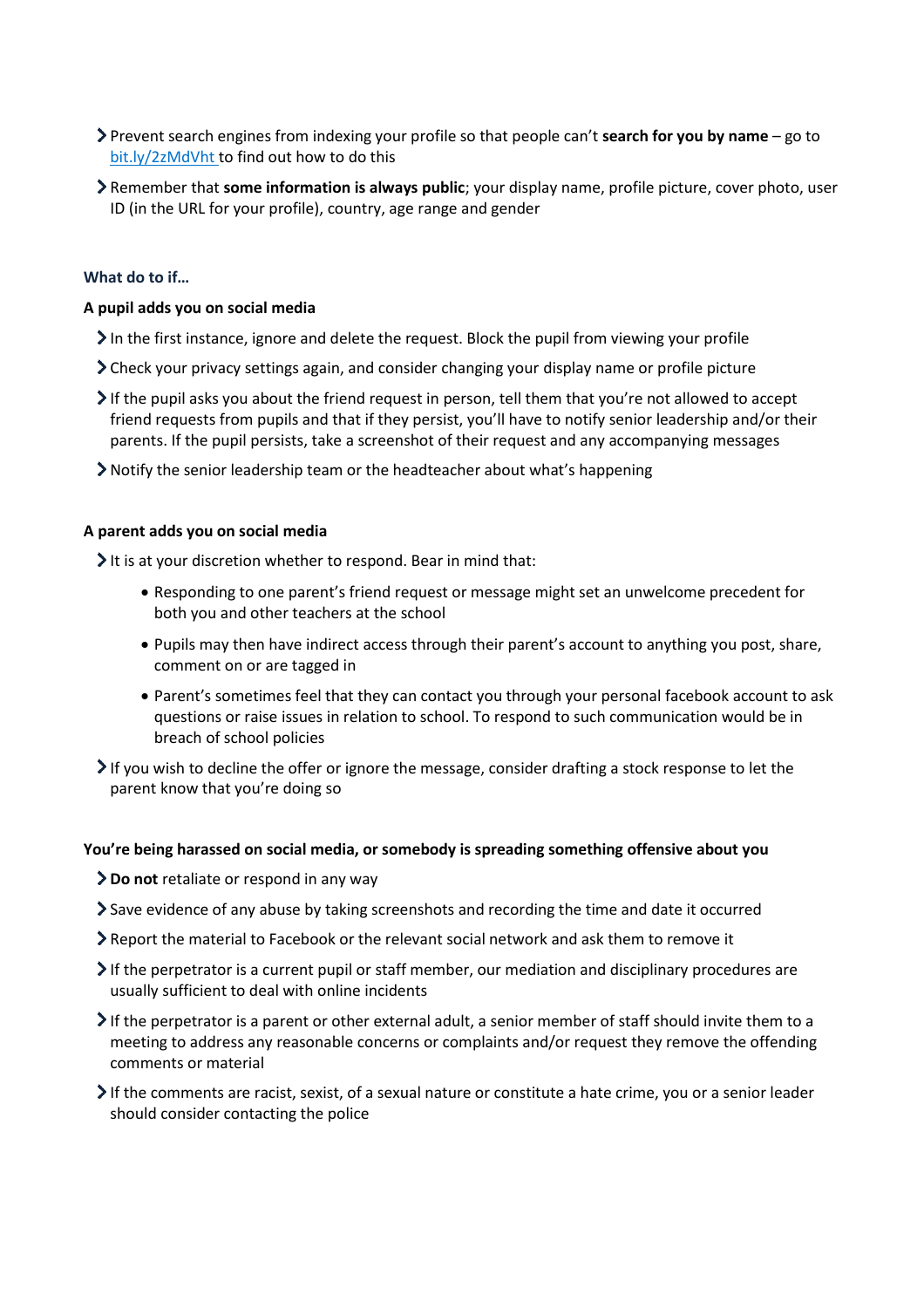**Appendix 2: Acceptable use of the internet: agreement for parents and carers**

# **Acceptable use of the internet: agreement for parents and carers**

# **Name of parent/carer:**

#### **Name of child:**

Online channels are an important way for parents/carers to communicate with, or about, our school. The school uses the following channels:

- Our official Facebook page
- Email/text groups for parents (for school announcements and information)
- Our virtual learning platform

Parents/carers also sometimes set up independent channels to help them stay on top of what's happening in their child's class. For example, class/year Facebook groups, email groups, or chats (through apps such as WhatsApp). Please note that school has no responsibility for the running or content for such groups.

When communicating with the school via official communication channels, or using private/independent channels to talk about the school, I will:

- Be respectful towards members of staff, and the school, at all times
- Be respectful of other parents/carers and children
- Direct any complaints or concerns through the school's official channels, so they can be dealt with in line with the school's complaints procedure

I will not:

- Use private groups, the school's Facebook page, or personal social media to complain about or criticise members of staff. This is not constructive and the school can't improve or address issues if they aren't raised in an appropriate way
- Use private groups, the school's Facebook page, or personal social media to complain about, or try to resolve, a behaviour issue involving other pupils. I will contact the school and speak to the appropriate member of staff if I'm aware of a specific behaviour issue or incident
- Upload or share photos or videos on social media of any child other than my own, unless I have the permission of other children's parents/carers

| Signed: | Date: |
|---------|-------|
|         |       |